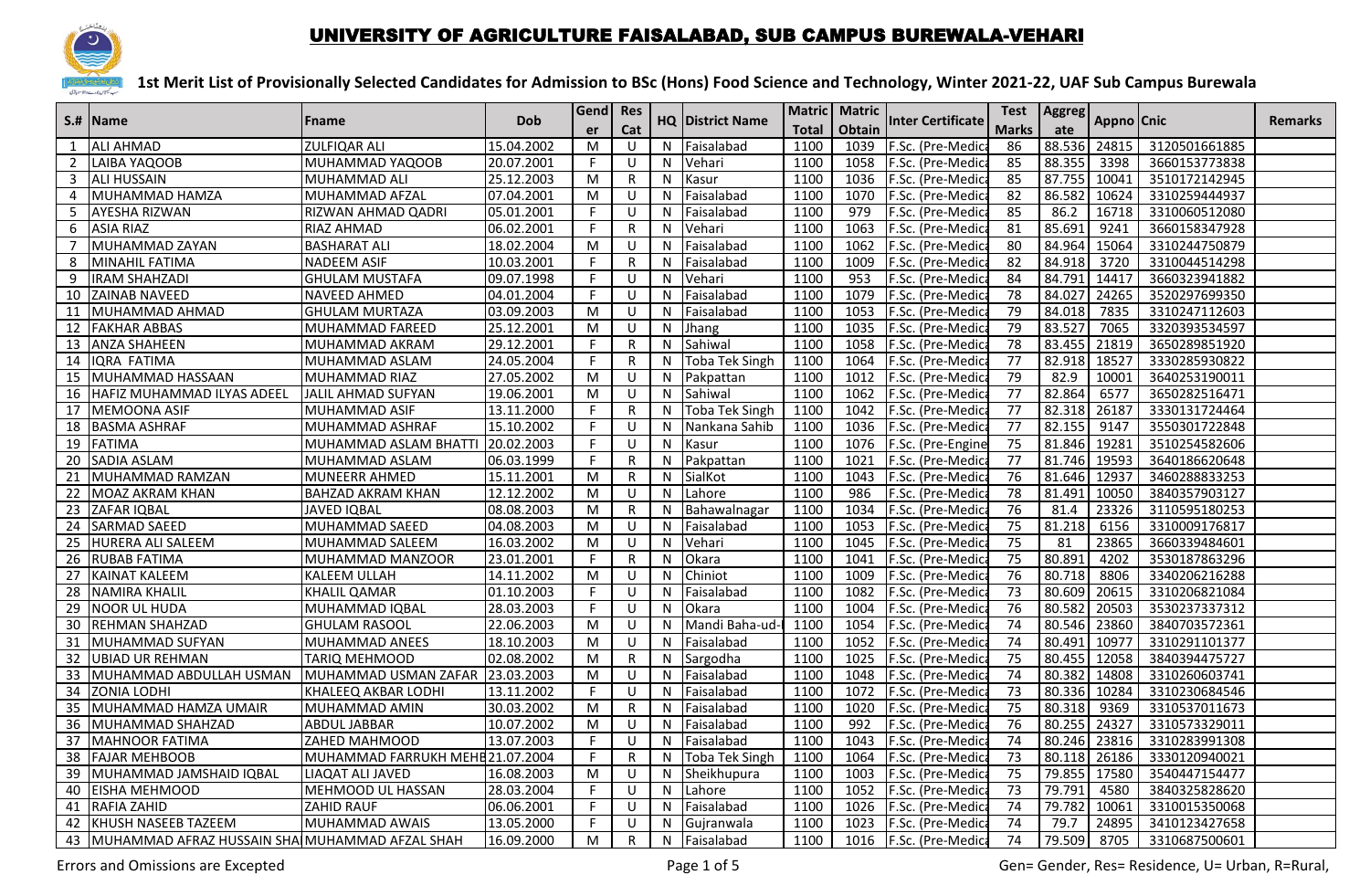

|    |                                                   |                                   |            | Gend Res |              |   |                         |              | Matric   Matric |                          | Test         |              |       | Aggreg Appno Cnic |                |
|----|---------------------------------------------------|-----------------------------------|------------|----------|--------------|---|-------------------------|--------------|-----------------|--------------------------|--------------|--------------|-------|-------------------|----------------|
|    | S.#  Name                                         | Fname                             | <b>Dob</b> | er       | Cat          |   | <b>HQ District Name</b> | <b>Total</b> | Obtain          | <b>Inter Certificate</b> | <b>Marks</b> |              |       |                   | <b>Remarks</b> |
|    | 44 FATIMA                                         | MUHAMMAD FAROOQ                   | 02.09.2000 | F        | U            | N | Faisalabad              | 1100         | 1066            | F.Sc. (Pre-Medica        | 72           | 79.473       | 6296  | 3310058550972     |                |
|    | 45 SHARJEEL AHMED                                 | MUHAMMAD ASIF                     | 25.03.2004 | M        | -U           | N | Gujranwala              | 1100         | 1008            | F.Sc. (Pre-Medica        | 74           | 79.291       | 23187 | 3410131487733     |                |
|    | 46 SANIA MALIK                                    | SHAH NAWAZ                        | 05.07.2004 | F        | R            | N | Muzafar Garh            | 1100         | 1056            | F.Sc. (Pre-Medica        | 72           | 79.2         | 21799 | 3230282926746     |                |
| 47 | <b>AHMAD BILAL KHAN</b>                           | <b>LAL KHAN</b>                   | 20.03.2001 | M        | -U           | N | Faisalabad              | 1100         | 1049            | F.Sc. (Pre-Medic         | 72           | 79.009       | 8446  | 3310424783233     |                |
| 48 | ROSHAAN FATIMA                                    | TARIQ MEHMOOD                     | 16.09.2003 | F        | -U           | N | Faisalabad              | 1100         | 971             | F.Sc. (Pre-Medic         | 75           | 78.982       | 13828 | 3310077562566     |                |
|    | 49 AMINA FAROOQ                                   | <b>FAROOQ AKBAR</b>               | 28.01.2004 | F.       | R            | N | Gujrat                  | 1100         | 1042            | F.Sc. (Pre-Medic         | 72           | 78.818       | 20643 | 3420246362338     |                |
|    | 50 HAMID                                          | MUHAMMAD JAVAID                   | 28.11.2002 | M        | -U           | N | Gujranwala              | 1100         | 982             | F.Sc. (Pre-Medic         | 74           | 78.582       | 3351  | 3410186170279     |                |
| 51 | <b>EMAN FATIMA</b>                                | MUHAMMAD RAZAQ                    | 21.12.2004 | F        | R            | N | Faisalabad              | 1100         | 1007            | F.Sc. (Pre-Medic         | 73           | 78.564       | 18164 | 3310449647340     |                |
|    | 52 KHADIJA NOOR                                   | MUHAMMAD FAROOQ JAVID 02.12.2002  |            | F        | -U           | Y | Sahiwal                 | 1100         | 1011            | F.Sc. (Pre-Medic         | 72           | 78.518       | 921   | 3330399987698     |                |
|    | 53 HARRAM AFZAL                                   | RANA MUHAMMAD AFZAL               | 03.10.2003 | F        | <b>U</b>     | N | SialKot                 | 1100         | 1055            | F.Sc. (Pre-Medic         | 71           | 78.473       | 24262 | 3460287251490     |                |
|    | 54 RABIYA NASIR                                   | MUHAMMAD NASIR BASHIR             | 15.05.2003 | F.       | -U           | N | Vehari                  | 1100         | 1029            | F.Sc. (Pre-Medic         | 72           | 78.464       | 2234  | 3660107490906     |                |
|    | 55 FIZZA KAUSAR                                   | MEHBOOB ALAM                      | 16.09.2002 | F        | <b>U</b>     | N | Lahore                  | 1100         | 1053            | F.Sc. (Pre-Medic         | 71           | 78.418       | 9516  | 3840379054426     |                |
|    | 56 ALIA SEHAR                                     | MUHAMMAD ARSHAD                   | 10.09.2003 | M        | -U           | N | Vehari                  | 1100         | 1051            | F.Sc. (Pre-Medic         | 71           | 78.364       | 19373 | 3660179228726     |                |
| 57 | <b>ABDUL MOIZ KHAN</b>                            | ZAHID ALI KHAN                    | 07.10.2001 | M        | -U           | N | Faisalabad              | 1100         | 1024            | F.Sc. (Pre-Medic         | 72           | 78.327       | 8018  | 3310065631727     |                |
| 58 | <b>RIMSHA SAQLAIN</b>                             | MUHAMMAD SAQLAIN                  | 25.03.2003 | F.       | -U           | N | Vehari                  | 1100         | 1048            | F.Sc. (Pre-Medic         | 71           | 78.282       | 9961  | 3660111734020     |                |
|    | 59 SAMRH RAFI                                     | <b>RAFI ULLAH</b>                 | 29.09.2002 | F        | R            | N | <b>Toba Tek Singh</b>   | 1100         | 1044            | F.Sc. (Pre-Medic         | 71           | 78.173       | 23549 | 3330317900648     |                |
|    | 60 NOOR UL AIN                                    | <b>ABDUR REHMAN</b>               | 10.10.2003 | F.       | -U           | N | Toba Tek Singh          | 1100         | 1066            | F.Sc. (Pre-Medica        | 70           | 78.073 11018 |       | 3330237633584     |                |
| 61 | MUHAMMAD AHMAD FAROOQ                             | MUHAMMAD FAROOQ AZIZ              | 16.05.2002 | M        | U            | N | Faisalabad              | 1100         | 1040            | F.Sc. (Pre-Medica        | 71           | 78.064       | 8635  | 3310257032917     |                |
|    | 62 KHADIJA ARSHAD                                 | ARSHAD MEHMOOD                    | 13.01.2001 | F.       | -U           | N | Rawalpindi              | 1100         | 1013            | F.Sc. (Pre-Medica        | 72           | 78.027       | 4105  | 3710384843580     |                |
|    | 63 MUSAB SHEHEER                                  | TAHIR MEHMOOD                     | 01.01.2004 | M        | U            | N | Faisalabad              | 1100         | 884             | F.Sc. (Pre-Medica        | 77           | 78.009       | 1782  | 3310239210451     |                |
| 64 | ALI RAZA                                          | MUHAMMAD ZAMAN URF ZAI 19.06.2003 |            | M        | R            | N | Pakpattan               | 1100         | 1010            | F.Sc. (Pre-Medic         | 72           | 77.946       | 1932  | 3640107584369     |                |
| 65 | <b>AHMED JAWAD MUSTAFA</b>                        | MALIK GHULAM MUSTAFA              | 29.09.2002 | M        | -U           | N | Bahawlpur               | 1100         | 1010            | F.Sc. (Pre-Medic         | 72           | 77.946       | 21005 | 3120260224789     |                |
| 66 | <b>MANAZA NOOR</b>                                | <b>SAEED KHAN KARMANI</b>         | 30.04.1998 | F.       | R            | N | Sheikhupura             | 1100         | 830             | F.Sc. (Pre-Medic         | 79           | 77.936       | 20461 | 3540455381252     |                |
| 67 | <b>SUFYAN AHMAD</b>                               | MUHAMMAD BOOTA                    | 02.07.2002 | M        | R            | N | <b>Toba Tek Singh</b>   | 1100         | 1035            | F.Sc. (Pre-Medic         | 71           | 77.927       | 7547  | 3330189469771     |                |
| 68 | <b>ALEESHA ZAINAB</b>                             | SAJJAD HUSSAIN                    | 27.09.2003 | F.       | U            | N | Vehari                  | 1100         | 1059            | F.Sc. (Pre-Medic         | 70           | 77.882       | 8399  | 3660266430058     |                |
|    | 69 USAMA AHMAD                                    | MIAN AHMAD YAR                    | 18.01.2004 | M        | -U           | N | Pakpattan               | 1100         | 1006            | F.Sc. (Pre-Medica        | 72           | 77.836       | 3245  | 3640176478215     |                |
|    | 70 FATIMA ADEEM                                   | SHEIKH ADEEM FAROOQI              | 22.11.2004 | F        | -U           | N | Faisalabad              | 1100         | 1005            | F.Sc. (Pre-Medic         | 72           | 77.809       | 20853 | 3310298631440     |                |
| 71 | <b>TAQADDUS SHAFIQUE</b>                          | MUHAMMAD SHAFIQUE                 | 23.12.2002 | F.       | <b>U</b>     | N | Vehari                  | 1100         | 1029            | F.Sc. (Pre-Medic         | 71           | 77.764       | 11814 | 3660108023126     |                |
|    | 72 SIKANDAR ABDULLAH                              | MUHAMMAD ABDULLAH                 | 10.11.2003 | M        | R            | N | Sargodha                | 1100         | 1051            | F.Sc. (Pre-Medic         | 70           | 77.664       | 20974 | 3840356625405     |                |
|    | 73 MAHAD ABDULLAH                                 | <b>FAIZ RASOOL</b>                | 27.12.2003 | M        | R            | N | Toba Tek Singh          | 1100         | 1047            | F.Sc. (Pre-Medic         | 70           | 77.555       | 10543 | 3310363533771     |                |
| 74 | MUHAMMAD ABDULLAH RAMZAN                          | MUHAMMAD RAMZAN                   | 24.06.2004 | M        | -U           | N | Faisalabad              | 1100         | 1020            | F.Sc. (Pre-Medic         | 71           | 77.518       | 21631 | 3510249622895     |                |
| 75 | AMNA HAMID                                        | <b>HAMID NAWAZ</b>                | 28.03.2003 | F        | -U           | N | Faisalabad              | 1100         | 1071            | F.Sc. (Pre-Medic         | 69           | 77.509       | 3064  | 3310081771914     |                |
|    | 76 MUNIFAH KHOSH BAKHAT MANZO MANZOOR AHMED AZHAE |                                   | 07.09.1999 | F        | $\mathsf{R}$ | N | Kasur                   | 1100         | 967             | F.Sc. (Pre-Medic         | 73           | 77.473       | 3999  | 3510185824240     |                |
|    | 77 ABDULLAH                                       | <b>ZULFIQAR ALI</b>               | 06.08.2002 | M        | -U           | N | Lahore                  | 1100         | 967             | F.Sc. (Pre-Medic         | 73           | 77.473       | 22543 | 3510256063903     |                |
|    | 78 SHEHARYAR MEHMOOD                              | MEHMOOD-UL-HASSAN                 | 04.03.2003 | M        | R            | N | Bahawalnagar            | 1100         | 991             | F.Sc. (Pre-Medica        | 72           | 77.427       | 64    | 3110251382421     |                |
| 79 | MUHAMMAD QASIM SADDIQUE                           | <b>IFTIKHAR AHMAD</b>             | 18.07.2002 | M        | R            | N | Okara                   | 1100         | 1013            | F.Sc. (Pre-Medic         | 71           | 77.327       | 8077  | 3530186683587     |                |
|    | 80 TAYYABA RASHEED                                | <b>ABDUL RASHEED</b>              | 06.03.2004 | F.       | R            | N | Vehari                  | 1100         | 1037            | F.Sc. (Pre-Medica        | 70           | 77.282       | 5943  | 3660180479226     |                |
|    | 81 FAIZA KASHAF                                   | MUHAMMAD AHSAN SAEED 06.01.2004   |            | F.       | $\cup$       | N | Toba Tek Singh          | 1100         | 985             | F.Sc. (Pre-Engine        | 72           | 77.264 18681 |       | 3330403361286     |                |
|    | 82 FATIMA SANA                                    | MUHAMMAD ARIF AZIZ                | 15.12.2004 | F.       | R            | N | Faisalabad              | 1100         | 1034            | F.Sc. (Pre-Medica        | 70           | 77.2         | 6041  | 3310674439634     |                |
|    | 83 MUHAMMAD ABID RAZA                             | MIAN RAZA ULLAH                   | 21.12.2004 | M        | -U           | N | Sargodha                | 1100         | 956             | F.Sc. (Pre-Medica        | 73           | 77.173 16639 |       | 3840286782499     |                |
|    | 84 TALHA HAIDER                                   | <b>SABIR HUSSAIN</b>              | 16.06.2002 | M        | R            | N | Bahawalnagar            | 1100         | 954             | F.Sc. (Pre-Medica        | 73           | 77.118 22173 |       | 3110475231227     |                |
|    | 85 MUHAMMAD HAMZA                                 | MUHAMMAD ALI KAMBOH               | 19.06.2001 | M        | R            | N | Layyah                  | 1100         |                 | 1028 F.Sc. (Pre-Medica   | 70           | 77.036 4329  |       | 3220354044085     |                |
|    | 86 LAIBA YASEEN                                   | MUHAMMAD YASEEN                   | 03.10.2003 | F.       | U            | N | Faisalabad              | 1100         |                 | 1053 F.Sc. (Pre-Medica   | 69           | 77.018 26542 |       | 3310269779432     |                |
|    | 87 AYESHA NADEEM                                  | <b>NADEEM AKHTAR</b>              | 20.05.2002 | F.       | -U           | N | Vehari                  | 1100         |                 | 1027 F.Sc. (Pre-Medica   | 70           | 77.009 19508 |       | 3660330466074     |                |
|    | 88 ULLA AHMAD                                     | ZAFAR HANIF SHEIKH                | 05.06.2001 | F        | -U           | N | Faisalabad              | 1100         |                 | 1026 F.Sc. (Pre-Medica   | 70           | 76.982 20904 |       | 3310095683300     |                |
|    | 89 TANZEELA                                       | <b>IFTIKHAR</b>                   | 07.08.2003 | F.       | U            |   | N Toba Tek Singh        | 1100         |                 | 1022 F.Sc. (Pre-Medica   | 70           | 76.873 10682 |       | 3330345803884     |                |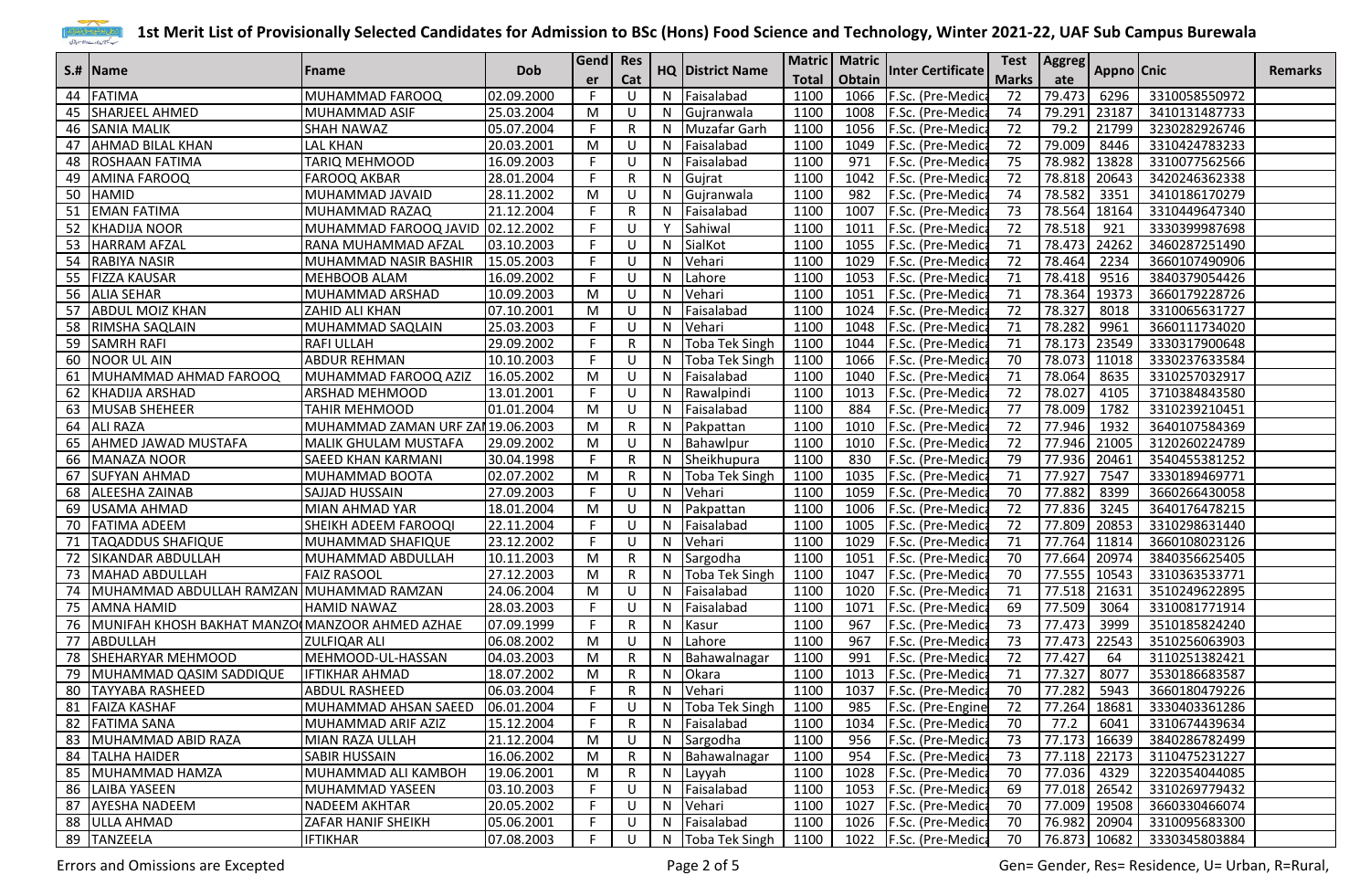

|    |                                                    |                                   | <b>Dob</b> | Gend  Res<br>er |     |              |                         |              | Matric   Matric |                          |              | Test   Aggreg |       | Appno Cnic                 |                |
|----|----------------------------------------------------|-----------------------------------|------------|-----------------|-----|--------------|-------------------------|--------------|-----------------|--------------------------|--------------|---------------|-------|----------------------------|----------------|
|    | S.# IName                                          | <b>F</b> name                     |            |                 | Cat |              | <b>HQ District Name</b> | <b>Total</b> | Obtain          | <b>Inter Certificate</b> | <b>Marks</b> | ate           |       |                            | <b>Remarks</b> |
|    | 90 ZUBAIDA SHOAIB                                  | <b>SHOAIBULLAH SHEIKH</b>         | 29.08.2003 | F               | -U  | N            | Faisalabad              | 1100         | 1046            | F.Sc. (Pre-Medica        | 69           | 76.827        | 10143 | 3310214164138              |                |
| 91 | <b>ABDUR REHMAN</b>                                | MUHAMMAD ABBAS                    | 12.12.2002 | M               | IJ  | N            | Lahore                  | 1100         | 943             | F.Sc. (Pre-Medica        | 73           | 76.818        | 21621 | 3510241941295              |                |
| 92 | <b>RAFAAD HUSSAIN</b>                              | <b>GHULAM HUSSAIN</b>             | 10.08.2002 | M               | U   | N            | Gujranwala              | 1100         | 1042            | F.Sc. (Pre-Medic         | 69           | 76.718        | 4908  | 3410437213583              |                |
| 93 | MUHAMMAD UMAR SAJJAD                               | <b>SAJJAD ALI</b>                 | 12.01.2004 | M               |     | N            | Faisalabad              | 1100         | 1014            | F.Sc. (Pre-Medica        | 70           | 76.655        | 24320 | 3310006220215              |                |
| 94 | <b>LEESHA ISHAQ</b>                                | MUHAMMAD ISHAQ                    | 15.04.2003 | F               | IJ  | N            | Faisalabad              | 1100         | 1038            | F.Sc. (Pre-Engine        | 69           | 76.609        | 23704 | 3310240755946              |                |
|    | 95 MUHAMMAD KHALIL AHMAD                           | MUHAMMAD JAMIL AHMAD   15.10.2002 |            | M               | R   | N            | Faisalabad              | 1100         | 960             | F.Sc. (Pre-Medica        | 72           | 76.582        | 24225 | 3310342929321              |                |
| 96 | <b>ABDUL REHMAN</b>                                | MUHAMMAD SHAHID FAROO 31.03.2003  |            | M               |     | N            | Okara                   | 1100         | 956             | F.Sc. (Pre-Medica        | 72           | 76.473        | 17412 | 3530355968003              |                |
| 97 | HAMMAD JAVED                                       | JAVED HUSSAIN                     | 12.06.2002 | M               | -U  | N            | Sheikhupura             | 1100         | 1032            | F.Sc. (Pre-Medica        | 69           | 76.446        | 6100  | 3540444930661              |                |
|    | 98 AMINA SHEHZADI                                  | MUHAMMAD NASEEM IQBAL 18.02.2003  |            | F               | R   | N            | Faisalabad              | 1100         | 1056            | F.Sc. (Pre-Medica        | 68           | 76.4          | 14798 | 3330378675320              |                |
|    | 99 AHMAD BIN TARIQ                                 | <b>CH TARIQ BASHIR</b>            | 30.01.2003 | M               | U   | N            | Pakpattan               | 1100         | 864             | F.Sc. (Pre-Medica        | 75           | 76.064        | 2161  | 3640170148281              |                |
|    | 100 MUHAMMAD DANISH YAQOOB                         | MUHAMMAD YAQOOB                   | 02.03.2003 | M               |     | N            | Jhang                   | 1100         | 1017            | F.Sc. (Pre-Medic         | 69           | 76.036        | 3152  | 3320217862769              |                |
|    | 101 AFSAH                                          | MUHAMMAD JAMIL                    | 24.01.2003 | F.              | U   | N            | Faisalabad              | 1100         | 1042            | F.Sc. (Pre-Medic         | 68           | 76.018        | 20857 | 3310091438866              |                |
|    | 102 SADIA NASIR                                    | <b>NASIR ALI</b>                  | 27.02.2004 | F.              | R   | N            | <b>Toba Tek Singh</b>   | 1100         | 1041            | F.Sc. (Pre-Medica        | 68           | 75.991        | 1826  | 3330128741138              |                |
|    | 103 MUHAMMAD UMER KHAN                             | MUHAMMAD ASLAM                    | 18.02.2002 | M               | U   | N            | Sahiwal                 | 1100         | 1040            | F.Sc. (Pre-Medic         | 68           | 75.964        | 20877 | 3650243402369              |                |
|    | 104 MUHAMMAD USMAN                                 | MUHAMMAD AKRAM                    | 23.03.2005 | M               | U   | N            | Sheikhupura             | 1100         | 1037            | F.Sc. (Pre-Medica        | 68           | 75.882        | 1606  | 3540460008325              |                |
|    | 105 HADIQA ABBAS                                   | <b>ABBAS ALI</b>                  | 19.10.2002 | F.              | U   | N            | Faisalabad              | 1100         | 1011            | F.Sc. (Pre-Medica        | 69           | 75.873        | 17508 | 3310081796224              |                |
|    | 106 MUNZZA AZMAT                                   | SADI MUHAMMAD                     | 14.05.2004 | F.              | R   | N            | Sahiwal                 | 1100         | 1061            | F.Sc. (Pre-Medica        | 67           | 75.836        | 13426 | 3650123617002              |                |
|    | 107 ATTIA BATOOL                                   | MUHAMMAD NAEEM                    | 16.01.2005 | F.              | R   | N            | Bahawalnagar            | 1100         | 982             | F.Sc. (Pre-Medica        | 70           | 75.782        | 464   | 3110339812866              |                |
|    | 108 MUHAMMAD ALI                                   | MUHAMMAD AKMAL                    | 23.08.2002 | M               |     | N            | Pakpattan               | 1100         | 1033            | F.Sc. (Pre-Medica        | 68           | 75.773        | 18420 | 3640117900855              |                |
|    | 109 NADEEM KHAN                                    | <b>HAIDER KHAN</b>                | 11.02.2001 | M               | R   |              | Bahawalnagar            | 1100         | 1007            | F.Sc. (Pre-Medic         | 69           | 75.764        | 16314 | 3110287879971              |                |
|    | 110 MUHAMMAD ZAID                                  | MUHAMMAD TARIQ GILL               | 21.01.2004 | M               | IJ  | N            | Faisalabad              | 1100         | 1032            | F.Sc. (Pre-Medica        | 68           | 75.746        | 9578  | 3310223772097              |                |
|    | 111 ABIHA ALI                                      | <b>RASHID ALI</b>                 | 28.03.2005 | M               | U   | N            | Faisalabad              | 1100         | 1031            | F.Sc. (Pre-Medica        | 68           | 75.718        | 21567 | 3310093415892              |                |
|    | 112 ALEESHA GHAZANFAR                              | <b>GHAZANFAR ABBAS</b>            | 22.04.2003 | M               | U   | $\mathsf{N}$ | Faisalabad              | 1100         | 1077            | F.Sc. (Pre-Medic         | 66           | 75.573        | 19148 | 3840510743174              |                |
|    | 113 AHMAD TARIQ                                    | <b>TARIQ SHARIF</b>               | 20.11.2002 | M               | U   | N            | Lahore                  | 1100         | 922             | F.Sc. (Pre-Medica        | 72           | 75.546        | 10010 | 3520107239879              |                |
|    | 114 ALI EHSAN                                      | <b>GHULAM RASOOL</b>              | 02.04.2003 | M               | R   | N            | <b>Jhang</b>            | 1100         | 1050            | F.Sc. (Pre-Medica        | 67           | 75.536        | 2733  | 3320297196255              |                |
|    | 115 FARWA FAROOQ                                   | <b>FAROOQ AKBAR</b>               | 22.12.2000 | F               | -U  | N            | Gujrat                  | 1100         | 1024            | F.Sc. (Pre-Medica        | 68           | 75.527        | 20328 | 3420265014346              |                |
|    | 116 AWAIS AHMAD                                    | MUKHTAR AHMAD                     | 13.04.2003 | M               | IJ  | N            | Okara                   | 1100         | 1022            | F.Sc. (Pre-Medic         | 68           | 75.473        | 7341  | 3530282407799              |                |
|    | 117 MUHAMMAD SAQLAIN KASHIF                        | MUHAMMAD KASHIF                   | 12.10.2002 | M               | IJ  | N            | Nankana Sahib           | 1100         | 1047            | F.Sc. (Pre-Medic         | 67           | 75.455        | 7316  | 3550105580167              |                |
|    | 118 ANAM RASHEED                                   | <b>ABDUL RASHEED</b>              | 19.08.2003 | F.              |     | N            | Vehari                  | 1100         | 1066            | F.Sc. (Pre-Medica        | 66           | 75.273        | 650   | 3650116303278              |                |
|    | 119 MUHAMMAD SAEED SHAH                            | MUHAMMAD EARAF SHAH               | 08.10.2003 | M               | R   | N            | Faisalabad              | 1100         | 1014            | F.Sc. (Pre-Medica        | 68           | 75.255        | 12875 | 3310658420355              |                |
|    | 120 MOHAMMAD AMMAR                                 | NASRULLAH                         | 30.04.1999 | M               | R   | v            | Sargodha                | 1100         | 1045            | F.Sc. (Pre-Medica        | 66           | 75.246 11027  |       | 3840257695841              |                |
|    | 121 SEHAR NADEEM                                   | <b>NADEEM MANZOOR</b>             | 01.01.2003 | F.              | U   | N            | Faisalabad              | 1100         | 1036            | F.Sc. (Pre-Medica        | 67           | 75.155 10112  |       | 3310268860172              |                |
|    | 122 SEHRISH                                        | MUHAMMAD MANSAB                   | 24.06.2001 | M               | -U  | N            | Pakpattan               | 1100         | 1061            | F.Sc. (Pre-Medic         | 66           | 75.136        | 21624 | 3640264268032              |                |
|    | 123 MUHAMMAD ZOHAIB                                | <b>NAZIR HUSSAIN</b>              | 12.08.2003 | M               | R   | N            | Toba Tek Singh          | 1100         | 1035            | F.Sc. (Pre-Medica        | 67           | 75.127        | 19310 | 3330182097827              |                |
|    | 124 MAHNOOR SHEHZAD                                | SHEHZAD RIAZ                      | 25.05.2005 | F               | -U  | N            | Faisalabad              | 1100         | 1034            | F.Sc. (Pre-Medica        | 67           | 75.1          | 16555 | 3310282591530              |                |
|    | 125 ZAIN ABBAS                                     | ZAHEER ABBAS                      | 24.08.2002 | M               | U   | N            | Gujranwala              | 1100         | 1034            | F.Sc. (Pre-Medica        | 67           | 75.1          | 4864  | 3410106378793              |                |
|    | 126 ASMA PARVEEN                                   | MUHAMMAD SADIQ                    | 25.10.2002 | F               | R   | N            | Bahawlpur               | 1100         | 1006            | F.Sc. (Pre-Medica        | 68           | 75.036        | 23979 | 3120389451140              |                |
|    | 127 MUHAMMAD NADEEM                                | NOOR AHMAD                        | 10.12.2000 | M               | U   |              | N   Toba Tek Singh      | 1100         |                 | 978 F.Sc. (Pre-Medica    | 69           |               |       | 74.973 21978 3330266254329 |                |
|    | 128 MUHAMMAD JAVED                                 | MUHAMMAD IDREES WATTO 01.02.2002  |            | M               | R   | N            | Pakpattan               | 1100         |                 | 1054 F.Sc. (Pre-Medica   | 66           | 74.946 16081  |       | 3640124016231              |                |
|    | 129 MUHAMMAD HASHIR AHMED                          | <b>ARSHAD ALI SHAHID</b>          | 08.01.2005 | M               | U   | N            | Khanewal                | 1100         | 948             | F.Sc. (Pre-Medica        | 70           | 74.855        | 6015  | 3610448239649              |                |
|    | 130 TEHREEM KAMRAN                                 | KAMRAN ILYAS                      | 08.10.2003 | F.              | U   | N            | Faisalabad              | 1100         |                 | 1047 F.Sc. (Pre-Medica   | 66           | 74.755 18365  |       | 3310263789876              |                |
|    | 131 MUHAMMAD USAMA                                 | ATTIQ-UR-REHMAN                   | 28.09.2000 | M               | - U | N            | Sheikhupura             | 1100         |                 | 1020   F.Sc. (Pre-Medica | 67           | 74.718 19287  |       | 3540127772563              |                |
|    | 132 QUDRATULLLAH                                   | <b>BARKALLAH SAMSAM</b>           | 12.11.2003 | M               | U   | N            | Kasur                   | 1100         |                 | 1045 F.Sc. (Pre-Medica   | 66           | 74.7          | 21236 | 3510124932439              |                |
|    | 133 ABDULLAH LIAQAT                                | <b>LIAQAT ALI</b>                 | 01.09.2002 | M               | R   | N            | Faisalabad              | 1100         | 908             | F.Sc. (Pre-Medica        | 71           | 74.464 19807  |       | 3310502969475              |                |
|    | 134 MUHAMMAD MUJAHID ABDUL REHMUHAMMAD SHAFI SAJID |                                   | 15.08.2004 | M               | R   | N            | Toba Tek Singh          | 1100         | 982             | F.Sc. (Pre-Medica        | 68           | 74.382 1089   |       | 3310540157155              |                |
|    | 135 NAFEESA IQBAL                                  | MUHAMMAD IQBAL ABID               | 25.04.2000 | F.              | U   |              | N Okara                 | 1100         |                 | 1033 F.Sc. (Pre-Medica   | 66           |               |       | 74.373 16392 3530124027070 |                |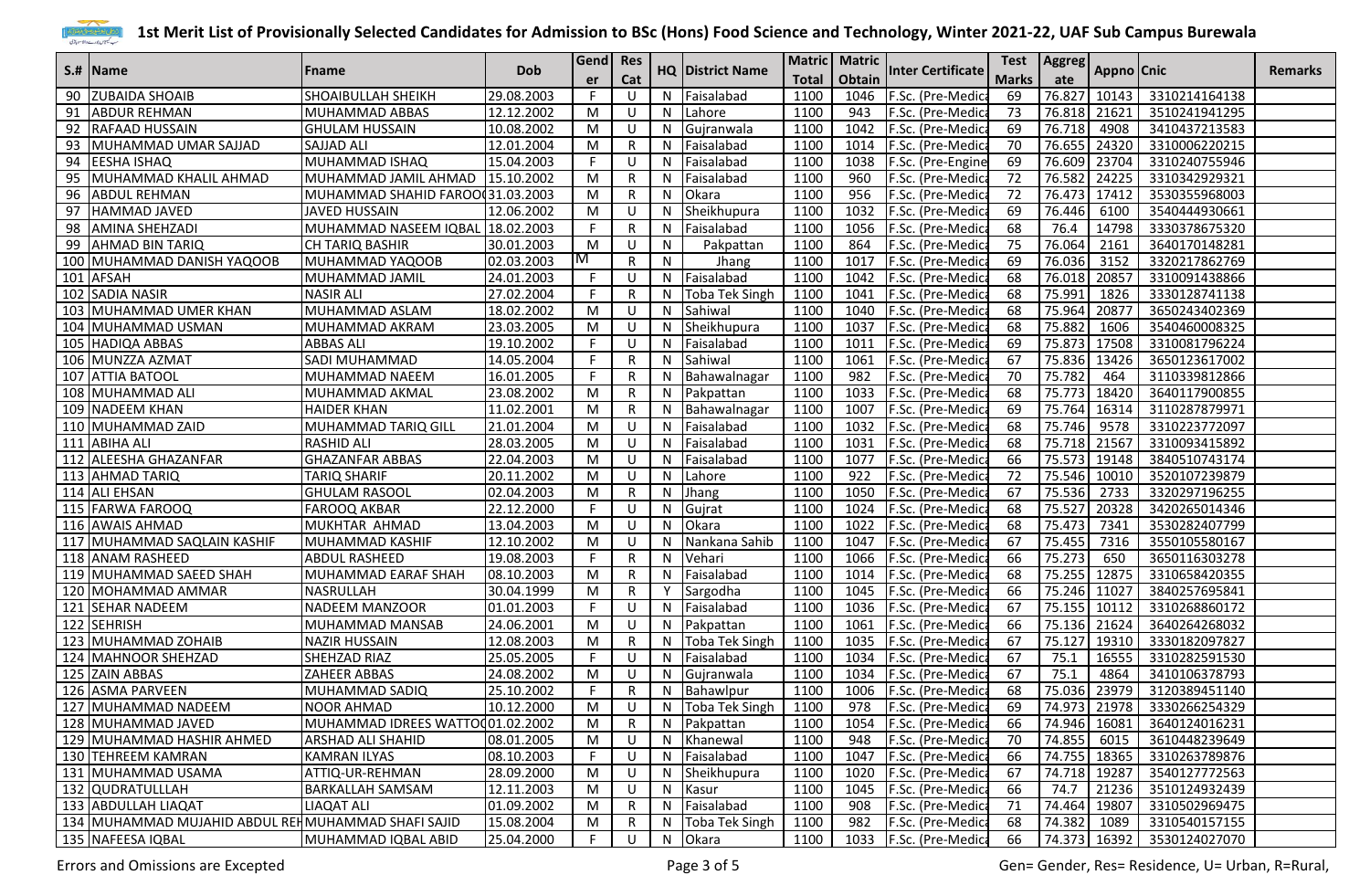

|                                                    |                                   |            | Gend Res<br><b>HQ District Name</b><br>Cat<br><b>er</b> |    |   | Matric   Matric           |              |        |                          | Test   Aggreg   Appno   Cnic |              |              |                            |                |
|----------------------------------------------------|-----------------------------------|------------|---------------------------------------------------------|----|---|---------------------------|--------------|--------|--------------------------|------------------------------|--------------|--------------|----------------------------|----------------|
| S.#  Name                                          | Fname                             | <b>Dob</b> |                                                         |    |   |                           | <b>Total</b> | Obtain | <b>Inter Certificate</b> |                              |              |              |                            | <b>Remarks</b> |
| 136 SARAH KHAN                                     | MUHAMMAD SAEED                    | 05.12.2002 | M                                                       | U  |   | $\overline{N}$ Faisalabad | 1100         | 1007   | F.Sc. (Pre-Engine        | 67                           | 74.364       | 25522        | 3310263890890              |                |
| 137 ALI RAZA                                       | <b>AHMAD FAROOQ</b>               | 23.09.2003 | M                                                       | R  | N | Okara                     | 1100         | 955    | F.Sc. (Pre-Medic         | 69                           | 74.346       | 401          | 3530187478775              |                |
| 138 MUHAMMAD SALMAN MANZOOR                        | MANZOOR AHMAD                     | 02.10.2004 | M                                                       | R  | N | Bahawlpur                 | 1100         | 1006   | F.Sc. (Pre-Medic         | 67                           | 74.336       | 4465         | 3120386097083              |                |
| 139 UMM E RUBAB                                    | <b>ZAWER ALI</b>                  | 28.03.2003 | F.                                                      | J. | N | <b>Toba Tek Singh</b>     | 1100         | 979    | F.Sc. (Pre-Medic         | 68                           | 74.3         | 6720         | 3330199159874              |                |
| 140 USAMA ABID                                     | MUHAMMAD ABID                     | 15.10.2003 | M                                                       | -U | N | Muzafar Garh              | 1100         | 1052   | F.Sc. (Pre-Medic         | 65                           | 74.191       | 21694        | 3230168097109              |                |
| 141 SABA KAREEM                                    | <b>KAREEM BAKHSH</b>              | 15.03.2002 | F.                                                      | R  | N | Bahawlpur                 | 1100         | 1025   | F.Sc. (Pre-Medic         | 66                           | 74.155       | 23838        | 3120273680714              |                |
| 142 ABDUL WAHAB                                    | <b>JAVED IQBAL</b>                | 22.07.2002 | M                                                       | -U | N | Pakpattan                 | 1100         | 972    | F.Sc. (Pre-Medic         | 68                           | 74.109       | 24005        | 3640235311165              |                |
| 143 MUHAMMAD AHMAD SALEEM                          | MUHAMMAD SALEEM                   | 12.01.2003 | M                                                       | R  | N | Bahawalnagar              | 1100         | 1049   | F.Sc. (Pre-Medic         | 65                           | 74.109       | 1936         | 3110269641025              |                |
| 144 ZUNAIRA SHAFIQUE                               | MUHAMMAD SHAFIQUE                 | 23.02.2004 | F.                                                      | R  | N | Bahawlpur                 | 1100         | 1045   | F.Sc. (Pre-Medic         | 65                           | 74           | 23839        | 3120290556460              |                |
| 145 MAHNOOR                                        | <b>FAROOQ HASAN</b>               | 28.03.2001 | M                                                       | -U | N | Gujranwala                | 1100         | 968    | F.Sc. (Pre-Medic         | 68                           | 74           | 10054        | 3410155298802              |                |
| 146 RABIYA ZIA                                     | <b>ZIA ULLAH</b>                  | 26.10.2000 | M                                                       | R  | N | Nankana Sahib             | 1100         | 1014   | F.Sc. (Pre-Medic         | 66                           | 73.855       | 16577        | 3550301976696              |                |
| 147 MUHAMMAD SAJID                                 | <b>ARSHAD HUSSAIN</b>             | 28.02.2002 | M                                                       | R  |   | Sahiwal                   | 1100         | 934    | F.Sc. (Pre-Medic         | 69                           | 73.773       | 5015         | 3530220497749              |                |
| 148 MANAHIL KASHIF                                 | MUHAMMAD KASHIF SHAHZA 05.01.2004 |            | F                                                       | -U | N | Faisalabad                | 1100         | 1011   | F.Sc. (Pre-Medic         | 66                           | 73.773       | 23827        | 3310218116372              |                |
| 149 MUHAMMAD ARSLAN                                | MUHAMMAD ANSAR                    | 10.08.2002 | M                                                       | R  | N | Gujranwala                | 1100         | 983    | F.Sc. (Pre-Medic         | 67                           | 73.709       | 14071        | 3410403248923              |                |
| 150 FARHA AZIN KHALID                              | KHALID MEHMOOD                    | 04.06.2003 | F.                                                      | R  | N | Faisalabad                | 1100         | 983    | F.Sc. (Pre-Medic         | 67                           | 73.709       | 12371        | 3310496128896              |                |
| 151 AWAIS UR REHMAN                                | MUHAMMAD IDREES                   | 17.02.2003 | M                                                       | -U | N | Rahim Yar Khan            | 1100         | 981    | F.Sc. (Pre-Medic         | 67                           | 73.655       | 22986        | 3130390936317              |                |
| 152 RUTAAB ZAHRA                                   | ILYASRAZA                         | 08.05.2002 | F.                                                      | -U | N | Faisalabad                | 1100         |        | 1056 F.Sc. (Pre-Medic    | 64                           | 73.6         | 21379        | 3310274885804              |                |
| 153 MUHAMMAD LUQMAN                                | <b>ABDUL LATIF</b>                | 15.10.2004 | M                                                       | R  | N | Faisalabad                | 1100         | 1001   | F.Sc. (Pre-Medica        | 66                           | 73.5         | 13459        | 3310487312581              |                |
| 154 SABA KANWAL                                    | MUHAMMAD RASHEED                  | 25.06.2003 | F                                                       | R  | N | Toba Tek Singh            | 1100         |        | 1026 F.Sc. (Pre-Medica   | 65                           | 73.482       | 2887         | 3330188420780              |                |
| 155 FIZZA MARYAM                                   | SHAFQAT MEHMOOD                   | 11.08.2002 | F                                                       | U  | N | Vehari                    | 1100         | 923    | F.Sc. (Pre-Medic         | 69                           | 73.473       | 2395         | 3660335860374              |                |
| 156 WAQAR SHOKAT                                   | <b>SHOKAT ALI</b>                 | 06.11.2003 | M                                                       | R  | N | Nankana Sahib             | 1100         | 1025   | F.Sc. (Pre-Medic         | 65                           | 73.455       | 10378        | 3540269820105              |                |
| 157 NAUMAN SOHAIL                                  | SOHAIL AHMAD CHAUDHRY             | 10.09.2003 | M                                                       | -U | N | Lahore                    | 1100         | 947    | F.Sc. (Pre-Medica        | 68                           | 73.427       | 6096         | 3520241816955              |                |
| 158 UMM E HABIBA                                   | MUHAMMAD ASHFAQ                   | 29.09.2003 | F.                                                      | -U | N | Faisalabad                | 1100         | 1023   | F.Sc. (Pre-Medic         | 65                           | 73.4         | 15433        | 3310062681598              |                |
| 159 MAAZ BIN TAHIR                                 | TAHIR MEHMOOD                     | 12.06.2005 | M                                                       | -U | N | Rahim Yar Khan            | 1100         | 970    | F.Sc. (Pre-Medic         | 67                           | 73.355       | 23280        | 3130494056229              |                |
| 160 SOBAN ABRAR                                    | MUHAMMAD AJMAL ABRAR              | 07.11.2002 | M                                                       | -U | N | Pakpattan                 | 1100         | 1021   | F.Sc. (Pre-Medic         | 65                           | 73.346       | 992          | 3640228016157              |                |
| 161 MUHAMMAD USMAN BAL                             | MUHAMMAD RAMZAN                   | 01.01.2002 | M                                                       | R  | N | Faisalabad                | 1100         | 969    | F.Sc. (Pre-Medica        | 67                           | 73.327       | 1605         | 3310371969225              |                |
| 162 AREEBA                                         | <b>AZHAR HANIF KHAN</b>           | 01.02.2003 | F.                                                      | -U | N | Faisalabad                | 1100         | 969    | F.Sc. (Pre-Medica        | 67                           | 73.327       | 12175        | 3310267689934              |                |
| 163 MUNIBA RASHEED                                 | <b>RASHEED AHMED</b>              | 15.06.2003 | F                                                       | R  | N | Bahawlpur                 | 1100         | 1019   | F.Sc. (Pre-Medic         | 65                           | 73.291       | 23900        | 3120310283078              |                |
| 164 MUHAMMAD ASAD BASHIR                           | <b>BASHIR AHMED</b>               | 25.11.2003 | M                                                       | R  |   | Bahawalnagar              | 1100         | 1043   | F.Sc. (Pre-Medic         | 64                           | 73.246       | 1370         | 3110129289833              |                |
| 165 ABDUL AHAD                                     | MUHAMMAD SHAHZAD AKHT 28.01.2003  |            | M                                                       | -U | N | Gujranwala                | 1100         | 1017   | F.Sc. (Pre-Medic         | 65                           | 73.236       | 1068         | 3410161599945              |                |
| 166 MUHAMMAD ZORAIZ                                | MUHAMMAD BOOTA                    | 26.04.2003 | M                                                       | -U | N | Toba Tek Singh            | 1100         | 990    | F.Sc. (Pre-Medic         | 66                           | 73.2         | 19382        | 3330147797825              |                |
| 167 MUHAMMAD ANAS QADRI                            | RIZWAN AHMAD QADRI                | 06.10.2002 | M                                                       | R  | N | Faisalabad                | 1100         | 1010   | F.Sc. (Pre-Medic         | 65                           | 73.046       | 16763        | 3310039160445              |                |
| 168 TALHA MASOOD                                   | <b>ISLAM DEEN</b>                 | 21.01.2002 | M                                                       | R  | N | <b>Toba Tek Singh</b>     | 1100         | 984    | F.Sc. (Pre-Medic         | 66                           | 73.036       | 3992         | 3330232358627              |                |
| 169 AMIR SHARIF                                    | <b>FAIZ AHMAD</b>                 | 23.10.1999 | M                                                       | R  | N | Okara                     | 1100         | 1009   | F.Sc. (Pre-Medic         | 65                           | 73.018 19092 |              | 3530112468793              |                |
| 170 RAO MUHAMMAD SHAAREF                           | <b>IFTIKHAR AHMAD</b>             | 11.11.2002 | M                                                       | -U | N | Lahore                    | 1100         | 983    | F.Sc. (Pre-Medica        | 66                           | 73.009       | 13798        | 3230332481701              |                |
| 171 MUHAMMAD ZARYAB HASSAN KHAINAYAT ULLAH KHAN    |                                   | 22.05.2003 | M                                                       | R  | N | Mianwali                  | 1100         | 1008   | F.Sc. (Pre-Medic         | 65                           | 72.991       | 20369        | 3830264725755              |                |
| 172 MUHAMMAD ABDULLAH                              | MUHAMMAD IMRAN                    | 15.09.2002 | M                                                       | R  | N | Pakpattan                 | 1100         | 1058   | F.Sc. (Pre-Medic         | 63                           | 72.955       | 571          | 3640168533789              |                |
| 173 MUHAMMAD FAIZAN AYOUB                          | <b>IMUHAMMAD AYOUB</b>            | 29.01.2001 | M                                                       | -U |   | N Faisalabad              | 1100         | 851    | F.Sc. (Pre-Medica        | 71                           |              |              | 72.909 13271 3310217142025 |                |
| 174 ARHAM WAQAS                                    | <b>WAQAS ULLAH</b>                | 22.03.2003 | F.                                                      | R  | N | Rahim Yar Khan            | 1100         | 979    | F.Sc. (Pre-Medica        | 66                           | 72.9         |              | 14647 3130161418900        |                |
| 175 KANWAL AKRAM                                   | MUHAMMAD AKRAM                    | 05.12.2002 | F.                                                      | R  | N | Bahawlpur                 | 1100         |        | 1056 F.Sc. (Pre-Medica   | 63                           | 72.9         | 23956        | 3120238616870              |                |
| 176 MUSAFFA ZAINAB                                 | <b>SHAHID MEHMOOD</b>             | 01.01.2003 | F.                                                      | R  | N | Nankana Sahib             | 1100         |        | 1004 F.Sc. (Pre-Medica   | 65                           |              | 72.882 23117 | 3310112860972              |                |
| 177 ALI RAZA ABID                                  | <b>ABID HUSSAIN</b>               | 04.08.2003 | M                                                       | R  |   | N Faisalabad              | 1100         | 978    | F.Sc. (Pre-Medic         | 66                           |              | 72.873 14713 | 3310457367953              |                |
| 178 ABDULLAH TAHIR                                 | MUHAMMAD TAHIR                    | 14.11.2002 | M                                                       | -U |   | N Nankana Sahib           | 1100         |        | 1054 F.Sc. (Pre-Medica   | 63                           | 72.846 4751  |              | 3550301712483              |                |
| 179 MUHAMMAD OBAIDULLAH SHAHID SHAHID MAHMOOD VIRK |                                   | 16.02.2003 | M                                                       | -U | N | Faisalabad                | 1100         |        | 1053 F.Sc. (Pre-Medica   | 63                           | 72.818 25144 |              | 3330358469477              |                |
| 180 MUHAMMAD MUEEN AKHTER                          | <b>HAKIM ALI</b>                  | 07.07.2005 | M                                                       | R  | N | Okara                     | 1100         | 1027   | F.Sc. (Pre-Medica        | 64                           |              | 72.809 11875 | 3530143503365              |                |
| 181 MARIAM ARSHAD                                  | <b>ARSHAD ALI</b>                 | 08.02.2003 | F.                                                      | U  |   | N Vehari                  | 1100         |        | 949 F.Sc. (Pre-Medica    | 67                           | 72.782       | 4302         | 3660198441164              |                |